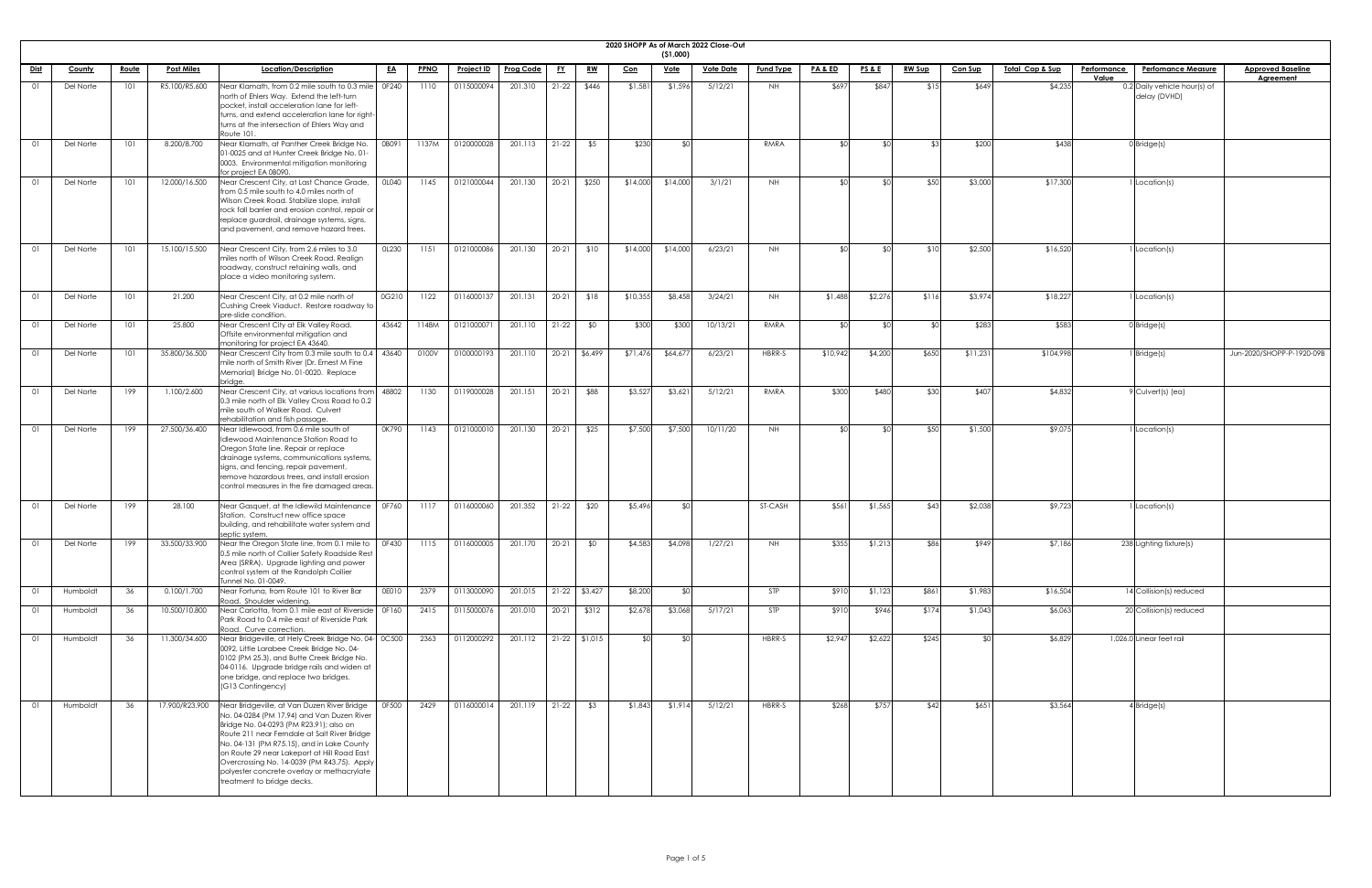|                |          |              |                   |                                                                                                                                                                                                                                                                                                                                                                                                                |           |             |                   |                  |           |           |            | ( \$1,000)  | 2020 SHOPP As of March 2022 Close-Out |                  |                    |                 |               |                |                             |                                                   |                                              |
|----------------|----------|--------------|-------------------|----------------------------------------------------------------------------------------------------------------------------------------------------------------------------------------------------------------------------------------------------------------------------------------------------------------------------------------------------------------------------------------------------------------|-----------|-------------|-------------------|------------------|-----------|-----------|------------|-------------|---------------------------------------|------------------|--------------------|-----------------|---------------|----------------|-----------------------------|---------------------------------------------------|----------------------------------------------|
| <u>Dist</u>    | County   | <u>Route</u> | <b>Post Miles</b> | Location/Description                                                                                                                                                                                                                                                                                                                                                                                           | <u>EA</u> | <b>PPNO</b> | <b>Project ID</b> | <b>Prog Code</b> | <u>FY</u> | <u>RW</u> | <u>Con</u> | <u>Vote</u> | <b>Vote Date</b>                      | <b>Fund Type</b> | <b>PA &amp; ED</b> | <u>PS&amp;E</u> | <u>RW Sup</u> | <b>Con Sup</b> | <u> Total Cap &amp; Sup</u> | Performance<br><b>Perfomance Measure</b><br>Value | <b>Approved Baseline</b><br><b>Agreement</b> |
| 01             | Humboldt | 36           | 21.500            | Near Bridgeville, at 0.2 mile east of Golden<br>Gate Drive. Construct erosion control Best<br>Management Practices (BMPs) measures to<br>achieve Statewide National Pollutant<br>Discharge Eliminating System (NPDES) permit<br>compliance unit (CU) credits that will<br>stabilize the adjacent roadway slope<br>erosion and reduce storm water sediment<br>discharge to the impaired Van Duzen River.        | 0C150     | 2366        | 0113000016        | 201.335          | $21 - 22$ | \$0       | \$2,100    | \$1,677     | 3/16/22                               | <b>NH</b>        | \$726              | \$646           |               | \$496          | \$4,065                     | 5.5 Acre(s) treated/pollutant                     |                                              |
| O <sub>1</sub> | Humboldt | 96           | 27.000/27.400     | Near Weitchpec, from 0.6 mile to 0.2 mile<br>west of Bluff Creek Road. Restore roadway<br>and stabilize slope by constructing a<br>retaining wall.                                                                                                                                                                                                                                                             | OH191     | 2489        | 0117000211        | 201.131          | $21-22$   | \$61      | \$6,197    |             |                                       | <b>NH</b>        | \$1,034            | \$1,159         | \$63          | \$1,392        | \$9,906                     | Location(s)                                       |                                              |
| O <sub>1</sub> | Humboldt | 96           |                   | Near Weitchpec and Orleans, at Aikens<br>Creek Bridge No. 04-0059 (PM 28.1), Bluff<br>Creek Bridge No. 04-0063 (PM 28.3), Bluff<br>Creek Bridge No. 04-0225 (PM R28.9), and<br>Slate Creek Bridge No. 04-0061 (PM 29.9);<br>also on Route 169 at Rube Creek Bridge No.<br>04-0215 (PM 27.6). Upgrade bridge rails at<br>five locations and also strengthen for truck<br>permit load capacity at two locations. | 0G140     | 2449        | 0116000129        | 201.112          | $21-22$   | \$278     | \$9,350    | \$9,350     | 3/16/22                               | HBRR-S           | \$1,050            | \$2,127         | \$110         | \$2,242        | \$15,157                    | 2,508.0 Linear feet rail                          |                                              |
| - 01           | Humboldt | 101          | R11.800/26.700    | Near Garberville, from Alderpoint Road<br>Overcrossing to 1.3 miles south of Myers Flat<br>Separation; also in Mendocino County, on<br>Route 271 near Piercy, from Bear Pen Road<br>to 0.5 mile north of Route 101 Separation<br>(PM 16.1/20.0). Rehabilitate or replace<br>drainage culverts.                                                                                                                 | 48770     | 7002        | 0114000071        | 201.151          | $20 - 21$ | \$94      | \$2,743    | \$2,430     | 3/16/22                               | <b>NH</b>        | \$878              | \$866           | \$309         | \$1,118        | \$6,008                     | $25$ Culvert(s) (ea)                              |                                              |
| 01             | Humboldt | 101          | 27.700            | Near Myers Flat, at South Fork Eel River<br>Bridge No. 04-0123. Seismic retrofit.                                                                                                                                                                                                                                                                                                                              | 0A110     | 2301        | 011200021         | 201.113          | $20-21$   | \$290     | \$13,762   | \$8,994     | 6/23/21                               | HBRR-S           | \$4,641            | \$2,072         | \$218         | \$2,812        | \$23,795                    | 1 Bridge(s)                                       |                                              |
| O1             | Humboldt | 101          | 57.100/67.800     | In and near Fortuna, from 0.5 mile south of<br>Route 36 to 0.4 mile south of Hookton Road.<br>Remove vegetated strips in median area to<br>improve highway worker safety.                                                                                                                                                                                                                                      | 0G610     | 2461        | 0117000027        | 201.235          | $21-22$   | \$412     | \$7,297    |             |                                       | NH.              | \$799              | \$879           | \$175         | \$1,256        | \$10,818                    | 150 Location(s)                                   |                                              |
| - 01           | Humboldt | 101          | 60.400            | In Fortuna, at the District 1 Materials<br>Laboratory at 1050 River Ranch Road.<br>Replace District 1 Materials Laboratory<br>(L5731) at alternative site to address health,<br>safety, accessibility, and operational<br>deficiencies.                                                                                                                                                                        | 0C110     | 2355        | 0112000229        | 201.354          | $20-21$   | \$950     | \$12,317   | \$11,795    | 10/13/21                              | ST-CASH          | \$1,134            | \$1,380         | \$567         | \$1,752        | \$18,100                    | Location(s)                                       |                                              |
| O <sub>1</sub> | Humboldt | 101          | 77.300/78.100     | In Eureka, from Wabash Avenue to<br>Commercial Street. Upgrade curb ramps,<br>driveways, and sidewalk, and add<br>Accessible Pedestrian Signals (APS)<br>upgrades to make compliant with<br>Americans with Disabilities Act (ADA)<br>standards; also install fiber optic<br>communications connection from traffic<br>signals to the Caltrans district office.                                                 | 0G420     | 2456        | 0116000186        | 201.361          | $21-22$   | \$460     | \$5,505    | ו∩≯         |                                       | <b>NH</b>        | \$1,089            | \$965           | \$979         | \$1,079        | \$10,077                    | 31 Curb ramp(s)                                   |                                              |
| 01             | Humboldt | 101          | 77.900/79.500     | In Eureka, from Sixth Street to south of X<br>Street. Improve curve and signs, construct<br>bulb-outs, upgrade curb ramps, apply<br>microsurfacing, and refresh pavement<br>delineation.                                                                                                                                                                                                                       | 0H200     | 2481        | 0117000128        | 201.010          | $21-22$   | \$635     | \$6,108    | ്ടവ         |                                       | <b>STP</b>       | \$1,265            | \$1,080         | \$717         | \$1,421        | \$11,226                    | 413 Collision(s) reduced                          |                                              |
| O <sub>1</sub> | Humboldt | 101          | 78.000L/79.100L   | In Eureka, on southbound Route 101 from<br>Broadway Street to Q Street. Replace<br>culvert and repair sidewalk and pavement.                                                                                                                                                                                                                                                                                   | 0K900     | 2543        | 0121000024        | 201.130          | $20-21$   | \$10      | \$500      | \$500       | 12/15/20                              | <b>NH</b>        | ¢∩l                |                 | \$10          | \$100          | \$620                       | Location(s)                                       |                                              |
| O <sub>1</sub> | Humboldt | 101          | 87.500/89.500     | In and near Arcata, from Saint Louis Road<br>Overcrossing to 0.7 mile north of Giuntoli<br>Lane Overcrossing. Install guardrail and<br>upgrade end treatments, place longitudinal<br>drainage system, pave the median,<br>reconstruct thrie-beam barrier, and<br>construct a Class I bike path.                                                                                                                | 0G580     | 2460        | 0117000023        | 201.015          | $21-22$   | \$50      | \$6,557    | \$5,752     | 8/18/21                               | <b>STP</b>       | \$896              | \$1,066         | \$104         | \$1,649        | \$10,322                    | 9 Collision(s) reduced                            |                                              |
| 01             | Humboldt | 101          |                   | R90.100/109.600 Near Trinidad, from 1.3 miles south of School   0F820<br>Road to 0.4 mile north of Big Lagoon Bridge.<br>Pavement rehabilitation.                                                                                                                                                                                                                                                              |           | 2439        | 0116000067        | 201.121          | $20-21$   | \$12      | \$40,470   | \$29,801    | 8/18/21                               | <b>NH</b>        | \$332              | \$561           | \$84          | \$4,114        | \$45,573                    | $76.9$ Lane mile(s)                               | Oct-2019/SHOPP-P-1920-02B                    |
| 01             | Humboldt | 101          | R102.300          | Near Trinidad, at 0.6 mile south of Trinidad<br>Southbound Rest Area. Replace failed<br>culvert and repair damaged pavement.                                                                                                                                                                                                                                                                                   |           | OK710 2541  | 0120000141        | 201.130          | $20-21$   | \$30      | \$970      | \$970       | 8/6/20                                | <b>NH</b>        | ⊄∩                 |                 | \$30          | \$200          | \$1,230                     | I Location(s)                                     |                                              |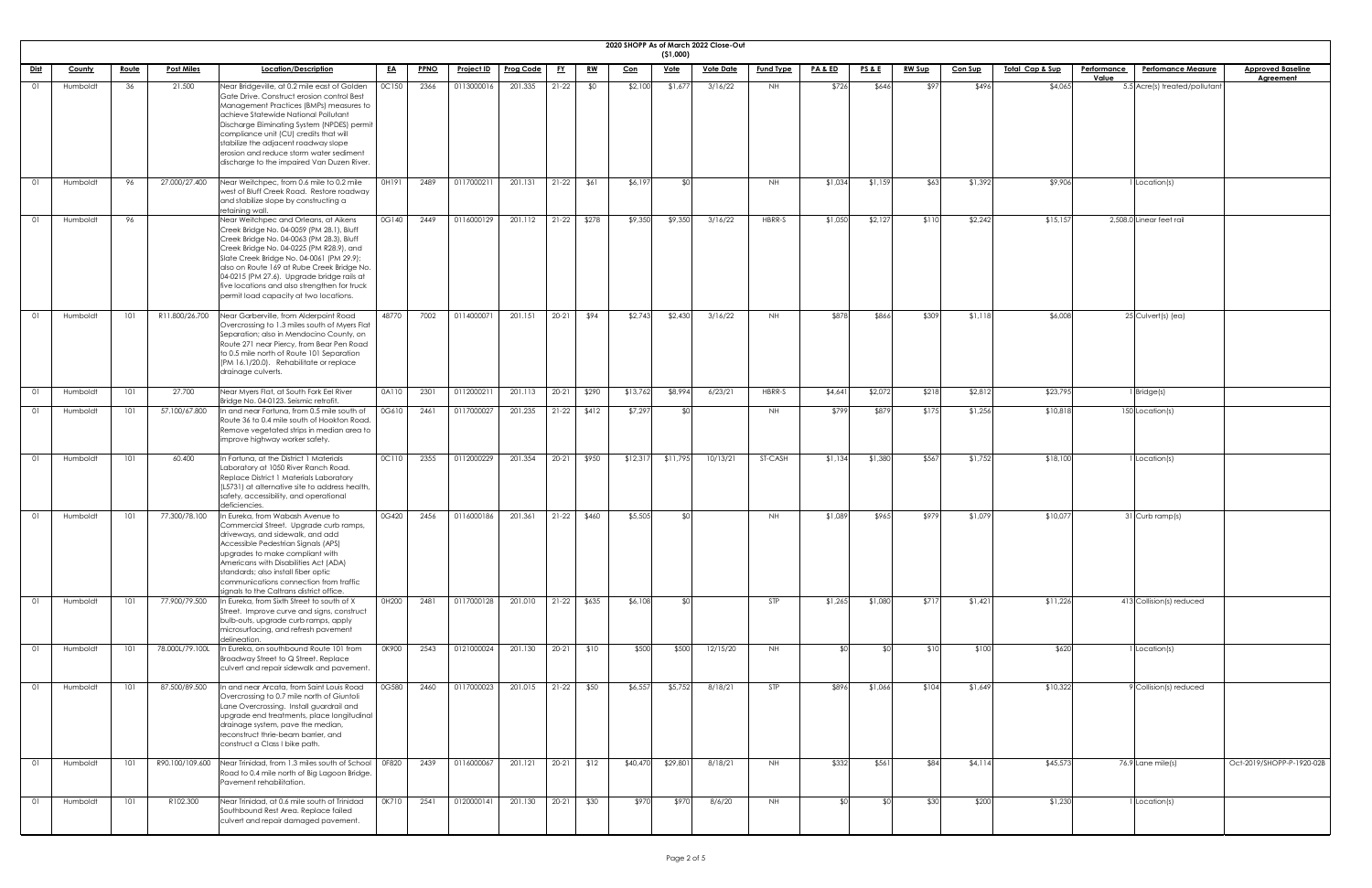|             |           |              |                   |                                                                                                                                                                                                                                                                                                                                                                                                                              |           |             |                   |                    |           |               |            | (51,000)    | 2020 SHOPP As of March 2022 Close-Out |                  |                    |                 |               |                |                            |                    |                                |                          |
|-------------|-----------|--------------|-------------------|------------------------------------------------------------------------------------------------------------------------------------------------------------------------------------------------------------------------------------------------------------------------------------------------------------------------------------------------------------------------------------------------------------------------------|-----------|-------------|-------------------|--------------------|-----------|---------------|------------|-------------|---------------------------------------|------------------|--------------------|-----------------|---------------|----------------|----------------------------|--------------------|--------------------------------|--------------------------|
| <u>Dist</u> | County    | <u>Route</u> | <b>Post Miles</b> | Location/Description                                                                                                                                                                                                                                                                                                                                                                                                         | <u>EA</u> | <b>PPNO</b> | <b>Project ID</b> | <u>Prog Code</u>   | <u>FY</u> | <u>RW</u>     | <u>Con</u> | <u>Vote</u> | <b>Vote Date</b>                      | <b>Fund Type</b> | <b>PA &amp; ED</b> | <u>PS&amp;E</u> | <u>RW Sup</u> | <b>Con Sup</b> | <u>Total Cap &amp; Sup</u> | <b>Performance</b> | <b>Perfomance Measure</b>      | <b>Approved Baseline</b> |
|             |           |              |                   |                                                                                                                                                                                                                                                                                                                                                                                                                              |           |             |                   |                    |           |               |            |             |                                       |                  |                    |                 |               |                |                            | Value              |                                | <b>Agreement</b>         |
|             | Humboldt  | 101          |                   | R135.000/R137.000 Near Orick, from 2.1 miles south to 0.1 mile<br>south of Del Norte County line. Reconstruct<br>embankment, place erosion control, and<br>repair pavement.                                                                                                                                                                                                                                                  | OL690     | 2567        | 0122000036        | 201.130            | $21-22$   | \$10          | \$525      | \$525       | 12/22/21                              | NH.              | ⊄∩                 |                 |               | \$200          | \$745                      |                    | Location(s)                    |                          |
|             | Humboldt  | 169          | 19.000/33.000     | Near Pecwan and Weitchpec, from 3.4 miles 0H021<br>east of Cappel Creek Bridge to 0.8 mile west<br>of Route 96, at four locations. Reconstruct<br>storm damaged roadway, construct<br>retaining walls, and rehabilitate drainage<br>systems.                                                                                                                                                                                 |           | 2501        | 0118000107        | 201.131            | $21-22$   | \$356         | \$4,993    | ו∩\$        |                                       | <b>NH</b>        | \$1,595            | \$1,761         | \$168         | \$1,397        | \$10,270                   |                    | Location(s)                    |                          |
|             | Humboldt  | 254          | 4.200             | Near Phillipsville, at 0.7 mile south of Maple<br>Hills Road. Replace existing Fish Creek<br>concrete box culvert with a bridge to<br>eliminate fish passage barrier and decrease<br>sediment loads to achieve compliance unit<br>(CU) credits towards statewide National<br>Pollutant Discharge Elimination System<br>(NPDES) permit mandate goals. Five million<br>in funds from AB 95 are designated for this<br>project. | 0E790     | 2403        | 0115000021        | 201.335            | $21-22$   | \$34          | \$10,578   | ደ∩∣         |                                       | <b>NH</b>        | \$1,742            | \$1,863         | \$173         | \$2,909        | \$17,299                   |                    | 79.0 Acre(s) treated/pollutant |                          |
|             | Humboldt  | 299          | R1.900/37.800     | Near Blue Lake and Willow Creek, from 0.1<br>mile east of Route 200 to 0.5 mile east of<br>Boise Creek Campground. Rehabilitate<br>drainage culverts.                                                                                                                                                                                                                                                                        | OF620     | 2433        | 0116000035        | 201.151            | $21-22$   | \$120         | \$7,068    | \$∩         |                                       | NH.              | \$904              | \$958           | \$77          | \$1,615        | \$10,742                   |                    | $42$ Culvert(s) (ea)           |                          |
|             | Humboldt  | 299          | R16.100/R26.600   | Near Blue Lake, from 3.0 miles west to 7.5<br>miles east of Bair Road at various locations.<br>Mitigation plant establishment for project EA<br>0E030.                                                                                                                                                                                                                                                                       | OE031     | 2378M       | 012000001         | 201.335            | $21-22$   | \$0           | \$300      | \$300       | 8/18/21                               | <b>NH</b>        | ዳበ                 | \$∩             |               | \$160          | \$460                      |                    | 0.0 Acre(s) treated/pollutant  |                          |
|             | Humboldt  | 299          | 30.700/33.400     | Near Willow Creek, from 0.1 mile east of<br>Cedar Creek Road to 0.2 mile east of East<br>Fork Willow Creek Bridge. Widen shoulders<br>and improve curves at three locations.                                                                                                                                                                                                                                                 | 0J410     |             | 2522 0119000025   | 201.010 21-22 \$89 |           |               | \$27,989   |             |                                       |                  | \$2,050            | \$2,839         | 198 \$        | \$6,599        | \$39,764]                  |                    | 158 Collision(s) reduced       |                          |
| 01          | Humboldt  | 299          | 30.700/37.700     | Near Willow Creek, from 0.1 mile east of<br>Cedar Creek Road to 1.1 miles west of<br>Route 96. Environmental mitigation for safety<br>project EA 0F470.                                                                                                                                                                                                                                                                      | OF471     | 2426M       | 0120000124        | 201.010            | $21-22$   | \$0           | \$70       | ⊄∩          |                                       | STP              | ו∩≯                | ⊄∩              |               | \$270          | \$340                      |                    | 0 Collision(s) reduced         |                          |
|             | Humboldt  | Var          |                   | n Humboldt and Del Norte Counties, on<br>Routes 36, 101, 199, and 254 at various<br>locations. Remove hazard trees and place<br>erosion control.                                                                                                                                                                                                                                                                             | OL700     | 7032        | 0122000037        | 201.130            | $21-22$   | \$50          | \$1,700    | \$1,700     | 11/19/21                              | NH.              | ዳଠ                 | ו∩\$            | \$50          | \$675          | \$2,475                    |                    | Location(s)                    |                          |
|             | Lake      | 20           | 2.000/2.800       | Near Upper Lake, from 0.6 mile west of Irvine   0H840<br>Avenue to 0.1 mile east of Mid Lake Road.<br>Improve curves and widen shoulders.                                                                                                                                                                                                                                                                                    |           | 3123        | 0118000117        | 201.010            | $21-22$   | \$560         | \$15,214   |             |                                       | STP              | \$1,986            | \$2,373         | \$401         | \$4,395        | \$24,929                   |                    | 36 Collision(s) reduced        |                          |
| 01          | Lake      | 29           |                   | R34.900/R35.200 Near Kelseyville, from Kelsey Creek Bridge to   0H880<br>north of Kelsy Creek Road. Construct left-<br>turn lane.                                                                                                                                                                                                                                                                                            |           | 3126        | 0118000122        | 201.010            | $21-22$   | \$125         | \$2,875    | ዳበ          |                                       | STP              | \$1,430            | \$1,093         | \$322         | \$1,245        | \$7,090                    |                    | 18 Collision(s) reduced        |                          |
|             | Lake      | 29           | 50.800            | Near Upper Lake, at Robinson Creek Bridge<br>No. 14-0030; also on Route 175 at Kelsey<br>Creek Bridge No. 14-0044 (PM 19.48); also on<br>Route 20 at Morrison Creek Bridge No. 14-<br>0004 (PM 16.81). Widen bridge and upgrade<br>bridge rails at Robinson Creek Bridge and<br>Morrison Creek Bridge, and replace existing<br>Kelsey Creek Bridge.                                                                          | OE081     | 3130        | 0118000172        | 201.112            | $20 - 21$ | \$833         | \$8,608    | \$9,447     | 8/18/21                               | RMRA             | \$200              | \$1,882         | \$223         | \$2,330        | \$14,076                   |                    | 456.0 Linear feet rail         |                          |
| 01          | Lake      | 29           |                   | In Lake and Mendocino Counties, on Routes   0E830<br>20, 29, 101, and 175 at various locations.<br>Upgrade and add new Transportation<br>Management System (TMS) elements to<br>improve traffic monitoring, data<br>transmission, and public communication.                                                                                                                                                                  |           | 7017        | 0115000034        | 201.315            | $20 - 21$ | \$46          | \$2,414    | \$2,847     | 6/23/21                               | <b>NH</b>        | \$587              | \$852           | \$50          | \$857          | \$4,806                    |                    | 16 Field element(s)            |                          |
| 01          | Lake      | 53           |                   | In Lake County, on Routes 20, 29, and 53 at<br>various locations. Upgrade and add new<br>Transportation Management System (TMS)<br>elements to improve traffic monitoring, data<br>transmission, and public communication.                                                                                                                                                                                                   | 0E820     | 3104        | 0115000033        | 201.315            | $20 - 21$ | \$43          | \$1,915    | \$2,105     | 6/23/21                               | <b>NH</b>        | \$618              | \$844           | \$186         | \$891          | \$4,497                    |                    | 8 Field element(s)             |                          |
| 01          | Lake      | 175          | 0.200/0.400       | Near Hopland, from 0.2 mile east to 0.4 mile   0H460<br>east of Mendocino County line. Curve<br>realignment and shoulder widening.                                                                                                                                                                                                                                                                                           |           | 3118        | 0117000226        | 201.010            | $21-22$   | \$136         | \$2,750    | \$2,391     | 2/11/21                               | STP              | \$510              | \$1,256         | \$143         | \$975          | \$5,770                    |                    | 18 Collision(s) reduced        |                          |
| 01          | Mendocino |              | 31.400            | Near Fort Bragg, at Elk Creek Bridge No. 10- 0E110<br>0120. Replace bridge.                                                                                                                                                                                                                                                                                                                                                  |           | 4588        | 0113000125        | 201.112            |           | 21-22 \$2,250 | \$10,350   | \$0         |                                       | HBRR-S           | \$1,363            | \$1,445         | \$191         | \$3,000        | \$18,599                   |                    | 532.0 Linear feet rail         |                          |

| seline<br><u>nt</u> |  |
|---------------------|--|
|                     |  |
|                     |  |
|                     |  |
|                     |  |
|                     |  |
|                     |  |
|                     |  |
|                     |  |
|                     |  |
|                     |  |
|                     |  |
|                     |  |
|                     |  |
|                     |  |
|                     |  |
|                     |  |
|                     |  |
|                     |  |
|                     |  |
|                     |  |
|                     |  |
|                     |  |
|                     |  |
|                     |  |
|                     |  |
|                     |  |
|                     |  |
|                     |  |
|                     |  |
|                     |  |
|                     |  |
|                     |  |
|                     |  |
|                     |  |
|                     |  |
|                     |  |
|                     |  |
|                     |  |
|                     |  |
|                     |  |
|                     |  |
|                     |  |
|                     |  |
|                     |  |
|                     |  |
|                     |  |
|                     |  |
|                     |  |
|                     |  |
|                     |  |
|                     |  |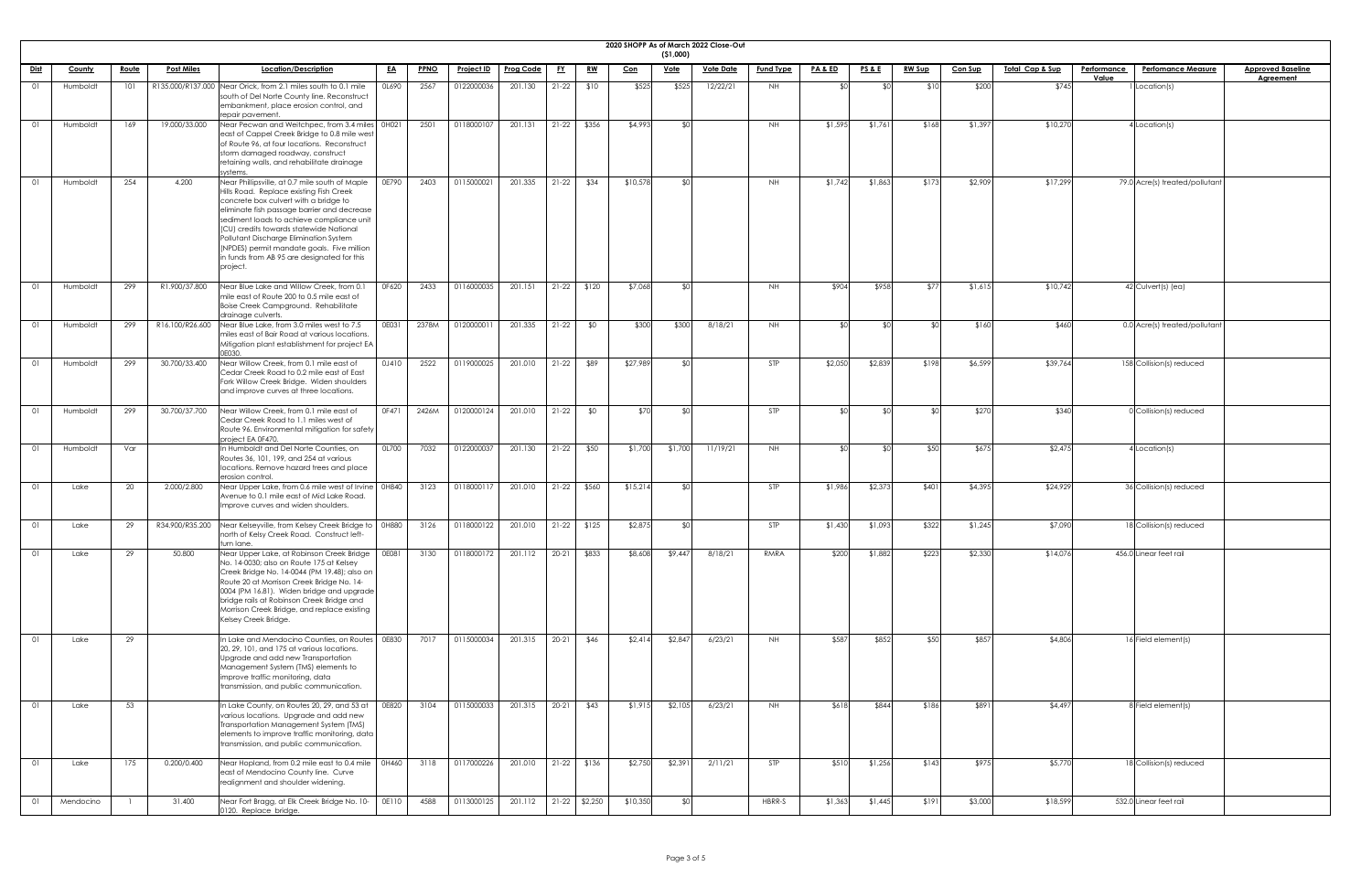| 2020 SHOPI |  |
|------------|--|

|             |               |              |                   |                                                                                                                                                                                                                                                                                          |              |             |                   |                  |           |                 |            |                           | 2020 SHOPP As of March 2022 Close-Out |                  |                    |                 |               |                |                            |                    |                           |                           |
|-------------|---------------|--------------|-------------------|------------------------------------------------------------------------------------------------------------------------------------------------------------------------------------------------------------------------------------------------------------------------------------------|--------------|-------------|-------------------|------------------|-----------|-----------------|------------|---------------------------|---------------------------------------|------------------|--------------------|-----------------|---------------|----------------|----------------------------|--------------------|---------------------------|---------------------------|
| <u>Dist</u> | <b>County</b> | <u>Route</u> | <b>Post Miles</b> | Location/Description                                                                                                                                                                                                                                                                     | <u>EA</u>    | <b>PPNO</b> | <b>Project ID</b> | <b>Prog Code</b> | <u>FY</u> | <u>RW</u>       | <u>Con</u> | ( \$1,000)<br><u>Vote</u> | <b>Vote Date</b>                      | <b>Fund Type</b> | <u>PA &amp; ED</u> | <b>PS&amp;E</b> | <b>RW Sup</b> | <b>Con Sup</b> | <u>Total Cap &amp; Sup</u> | <b>Performance</b> | <b>Perfomance Measure</b> | <b>Approved Baseline</b>  |
|             |               |              |                   |                                                                                                                                                                                                                                                                                          |              |             |                   |                  |           |                 |            |                           |                                       |                  |                    |                 |               |                |                            | Value              |                           | <b>Agreement</b>          |
| 01          | Mendocino     |              | 42.400/43.300     | Near Albion, from 2.2 miles north of Route<br>128 Junction to 0.2 mile north of Salmon<br>Creek Bridge No. 10-0134. Lead abatement<br>for bridge replacement project EA 40140.                                                                                                           | 40141        | 4753        | 012000011         | 201.110          |           | $21-22$ \$5,176 | \$9,000    |                           |                                       | RMRA             | \$500              | \$2,000         | \$350         | \$3,000        | \$20,026                   |                    | $0$ Bridge(s)             |                           |
| 01          | Mendocino     |              | 51.800            | Near the Mendocino community, at Jack<br>Peters Creek Bridge No. 10-0150 (PM 51.87).<br>Bridge rail upgrade and widening.                                                                                                                                                                | 43484        | 4682        | 0117000133        | 201.112          |           | 21-22 \$385     | \$13,250   |                           |                                       | RMRA             | \$425              | \$1,935         | \$260         | \$4,000        | \$20,255                   |                    | 526.0 Linear feet rail    |                           |
| 01          | Mendocino     |              | 59.800/62.100     | In Fort Bragg, from Route 20 to Pudding<br>Creek Bridge. Construct Americans with<br>Disabilities Act (ADA) compliant curb ramps<br>and sidewalk, add high visibility signing and<br>striping at crosswalks, construct retaining<br>walls, and upgrade drainage.                         | 0B220        | 4546        | 0112000110        | 201.378          |           | 20-21 \$447     | \$5,056    |                           |                                       | <b>NH</b>        | \$750              | \$1,246         | \$51          | \$1,588        | \$9,598                    |                    | 34 Curb ramp(s)           |                           |
|             | Mendocino     |              | 62.000/62.300     | In Fort Bragg, at Pudding Creek Bridge No.<br>10-0158. Bridge rail upgrade and widening.                                                                                                                                                                                                 | 43480        | 4507        | 0100000672        | 201.112          |           | $20-21$ \$150   | \$8,300    | \$8,866                   | 1/26/22                               | HBRR-S           | \$3,806            | \$2,825         | \$335         | \$2,400        | \$17,816                   |                    | 361.0 Linear feet rail    |                           |
| 01          | Mendocino     |              | R65.100/65.500    | Near Cleone, from 0.1 mile north of Mill<br>Creek Drive to 0.3 mile north of Ward<br>Avenue. Widen shoulders.                                                                                                                                                                            | 0G600        | 4656        | 0117000026        | 201.010          |           | $21-22$ \$285   | \$1,861    |                           |                                       | <b>STP</b>       | \$833              | \$1,218         | \$224         | \$865          | \$5,286                    |                    | 11 Collision(s) reduced   |                           |
| 01          | Mendocino     | 20           | 19.100/19.600     | Near Willits, from 0.9 mile west to 0.4 mile<br>west of James Creek Bridge. Improve curve,<br>install center and edge-line rumble strips,<br>upgrade guardrail, and widen shoulders.                                                                                                     | 0H450        | 4691        | 0117000225        | 201.010          |           | $21-22$ \$160   | \$2,635    | \$2,604                   | 1/31/22                               | <b>STP</b>       | \$754              | \$1,079         | \$220         | \$821          | \$5,669                    |                    | $14$ Collision(s) reduced |                           |
| 01          | Mendocino     | 20           | 20.000/20.300     | Near Willits, from James Creek Bridge to 0.3<br>mile east of James Creek Bridge. Improve<br>curve and roadway cross slope, widen<br>shoulders, and install rumble strips.                                                                                                                | 0J120        | 4717        | 0118000171        | 201.010          | $21-22$   | \$30            | \$1,100    | \$1,265                   | 1/31/22                               | <b>STP</b>       | \$944              | \$798           | \$142         | \$1,080        | \$4,094                    |                    | 30 Collision(s) reduced   |                           |
| 01          | Mendocino     | 20           | 24.000/25.000     | Near Willits, from 4.0 miles east to 5.0 miles<br>east of James Creek Bridge. Construct a<br>rock buttress to stabilize the slope, place<br>erosion control, and repair pavement.                                                                                                        | OL680        | 4781        | 0122000035        | 201.130          |           | $21-22$ \$10    | \$450      | \$450                     | 12/22/21                              | <b>NH</b>        |                    | ዳስ              | \$1C          | \$175          | \$645                      |                    | Location(s)               |                           |
| 01          | Mendocino     | 20           | 33.300/34.400     | Near Ukiah, from North Calpella<br>Overcrossing to 0.5 mile east of County<br>Road 144 at Russian River Bridge and<br>Overhead No. 10-0182 and Redwood Valley<br>Undercrossing No. 10-0183. Replace two<br>bridges with a single bridge on a new<br>dlignment.                           | 0E090        | 4587        | 0113000123        | 201.110          |           | 20-21 \$2,064   | \$32,464   | \$30,315                  | 8/18/21                               | HBRR-S           | \$2,087            | \$3,129         | \$301         | \$7,534        | \$47,579                   |                    | $2$ Bridge(s)             | Aug-2020/SHOPP-P-2021-01B |
| 01          | Mendocino     | 101          | 1.400/1.700       | Near Hopland, from 0.7 mile to 1.0 mile north   0H810<br>of Geysers Road. Stabilize slope by<br>constructing a soldier pile retaining wall and<br>reinforce embankment.                                                                                                                  |              | 4705        | 0118000111        | 201.131          | $21-22$   | \$1             | \$8,335    |                           |                                       | NH               | \$883              | \$959           | \$52          | \$1,419        | \$11,649                   |                    | Location(s)               |                           |
| 01          | Mendocino     | 101          | 4.000/R6.000      | Near Hopland, from 0.9 mile north of<br>Commisky Station Road to 0.1 mile north of<br>Pieta Creek Bridge. Construct secant pile<br>retaining wall.                                                                                                                                       | OL420        | 4775        | 0122000008        | 201.130          | $21-22$   | \$10            | \$10,000   | \$10,000                  | 8/26/21                               | NH.              |                    |                 | \$10          | \$3,000        | \$13,020                   |                    | Location(s)               |                           |
| 01          | Mendocino     | 101          | 38.000/40.000     | Near Willits, from 1.4 miles south to 0.6 north<br>of Ridgewood Ranch Road. Repair<br>damaged drainage system and pavement,<br>and install geotechnical borings.                                                                                                                         | <b>OL400</b> | 4774        | 0122000003        | 201.130          | $21-22$   | \$10            | \$2,500    | \$2,500                   | 7/27/21                               | <b>NH</b>        |                    |                 | \$10          | \$750          | \$3,270                    |                    | Location(s)               |                           |
| 01          | Mendocino     | 101          | 49.000/81.500     | Near Willits and Laytonville, from 0.8 mile<br>north of Quail Meadow Undercrossing to 0.1<br>mile north of Rattlesnake Creek Bridge.<br>Repair or replace guardrails, drainage<br>systems, pavement, fence, and signs,<br>remove hazard trees, and install erosion<br>control.           | OLO10        | 4761        | 0121000041        | 201.130          | $20-21$   | \$30            | \$4,800    | \$4,800                   | 2/19/21                               | NH.              |                    |                 | \$30          | \$1,000        | \$5,860                    |                    | Location(s)               |                           |
| 01          | Mendocino     | 101          | 51.000/55.000     | Near Willits, from 0.2 mile north of Reynolds<br>Highway to Big Trails Drive. Repair or replace<br>drainage systems, signs, and fencing, repair<br>pavement, remove hazardous trees, and<br>install erosion control measures in the fire<br>damaged areas.                               | 0K830        | 4757        | 0121000014        | 201.130          | $20-21$   | \$25            | \$1,400    | \$1,400                   | 10/11/20                              | <b>NH</b>        |                    | ዳበ              | \$25          | \$300          | \$1,750                    |                    | Location(s)               |                           |
| 01          | Mendocino     | 101          |                   | R106.200/T106.800 Near Piercy, from 0.4 mile south to 0.2 mile<br>north of South Fork Eel River Bridge No. 10-<br>0218 (PM R106.57); also in Humboldt County<br>(PM T0.0/T0.1). Seismic bridge retrofit, bridge<br>rail upgrade, and restripe for wider shoulders<br>and bicycle access. | OF510        | 4627        | 0116000015        | 201.113          | $21-22$   | \$0             | \$4,158    |                           |                                       | HBRR-S           | \$739              | \$1,028         | \$248         | \$1,030        | \$7,203                    |                    | Bridge(s)                 |                           |